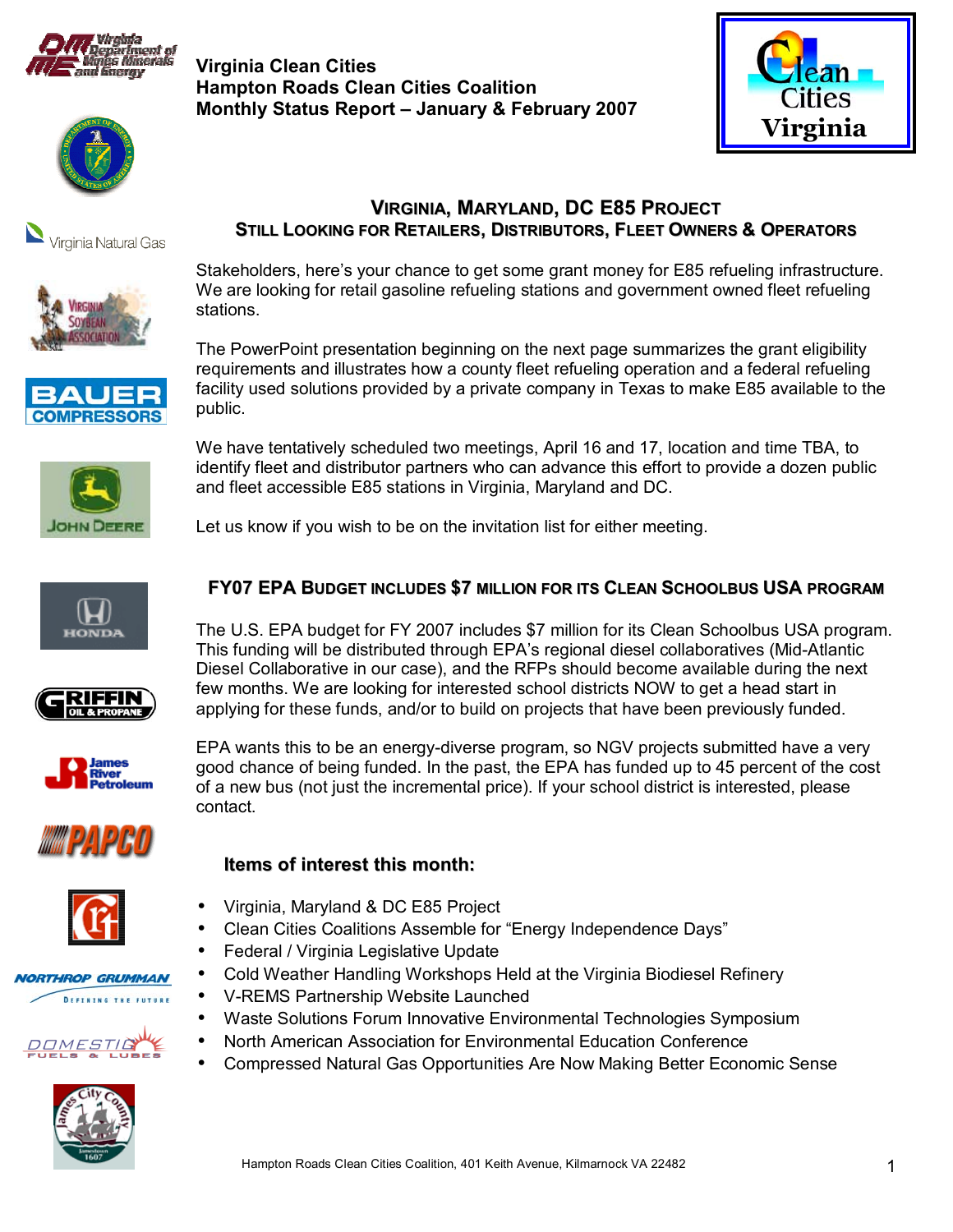#### **VIRGINIA, MARYLAND, DC E85 PROJECT**



 **Virginia Clean Cities & Hampton Roads Clean Cities Coalition 3/14/2007 presentation - DOEís Federal Energy Management Program Interfuels Committee** 



- ï GOAL: *Give away \$20,000*
- Virginia E85 news
- VA-MD-DC grant
- Private providers
	- Implementation tools
	- Public access
- Partnering opportunities



Hampton Roads Clean Cities Coalition, 401 Keith Avenue, Kilmarnock VA 22482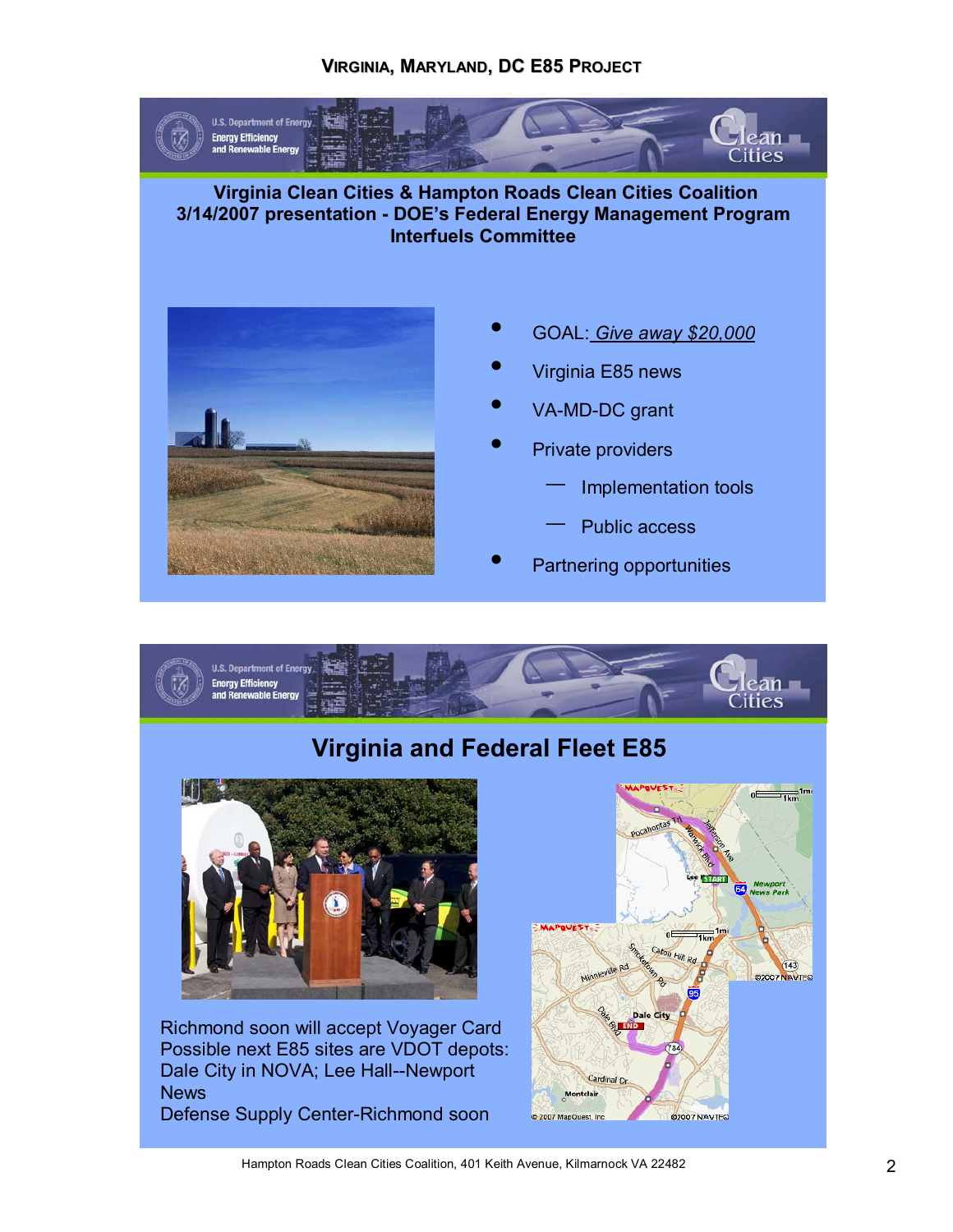

## **Virginia-Maryland-DC E85**

### **Objective**

- o Where:
	- ! I-95 from Maryland to North Carolina border
	- **.** I-64 from Charlottesville to Virginia Beach
	- Near federal and state E-85 capable fleets
- o When
	- ! By September 30, 2008
- o How:
	- **Define and develop E85 supply chain**
	- ! Partnerships of ethanol producers, fuel distributors/retailers, vehicle dealers, owners of fleet Flex Fuel Vehicles (FFV)
	- **EXECO EXECO EXECO F GENET CORRENT** General Motors Corporation is key partner
	- ! Grant money to help defray capital cost and risk



## **Grants and Tax Credits**

- \$20,00 in grants available per E85 hose
- Investors may qualify for 30% tax credit
- Grant money, tax incentives, GM marketing support and government fleet dedication can reduce capital cost and lower investment risk, especially when:
	- o An existing tank can be converted to E85
	- o An additional tank can be added to a new build
	- $\circ$  A large FFV fleet will agree to fuel at the facility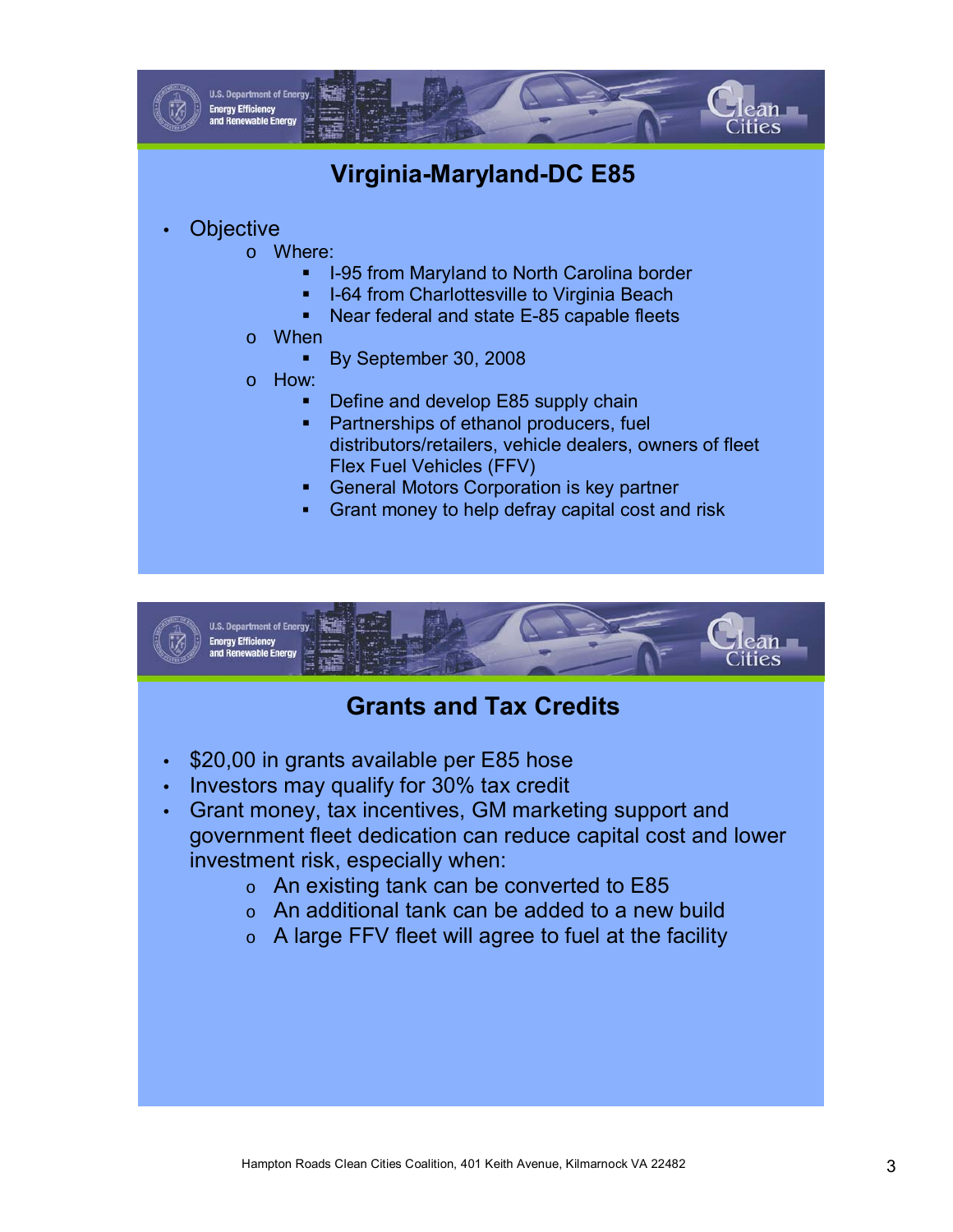

## **Key E85 Grant Requirements**

- Public access to E85
	- $\circ$  Traditional retail customer "experience" desired
	- o Commercial sites must be open to general public
	- o Government sites qualify if open to public
- Environmental review BEFORE work starts
- E85 sales and reporting continues 2 years
- **POS network SHOULD collect "Level 3" data on financial reports** (billing statements)
	- $\circ$  Federal fleets can't demonstrate use of E85 if billing statements don't correctly identify the alternative fuel
		- **EXECT:** Some POS networks don't provide a separate code for E85
			- Alternative fuels are sometimes miss-identified as "leaded gasoline"



## **How Grant Money Can Be Used**

- Hard costs (matching cost share required):
	- dispenser \$4,000
	- $POS$  (card reader)  $$4,000$
	- **EXECUTE:** Dispenser install 51,000
	- $\cdot$  POS install  $\frac{1}{2}$  \$2,500
	- $-$  Equipment assessment  $$500$
	- $-$  Tank Cleaning \$750
	- $-$  ATG installed  $$2,500$
	- $-$  Total grant share  $$15,250$
	- ñ *(Required cost share \$15,250)*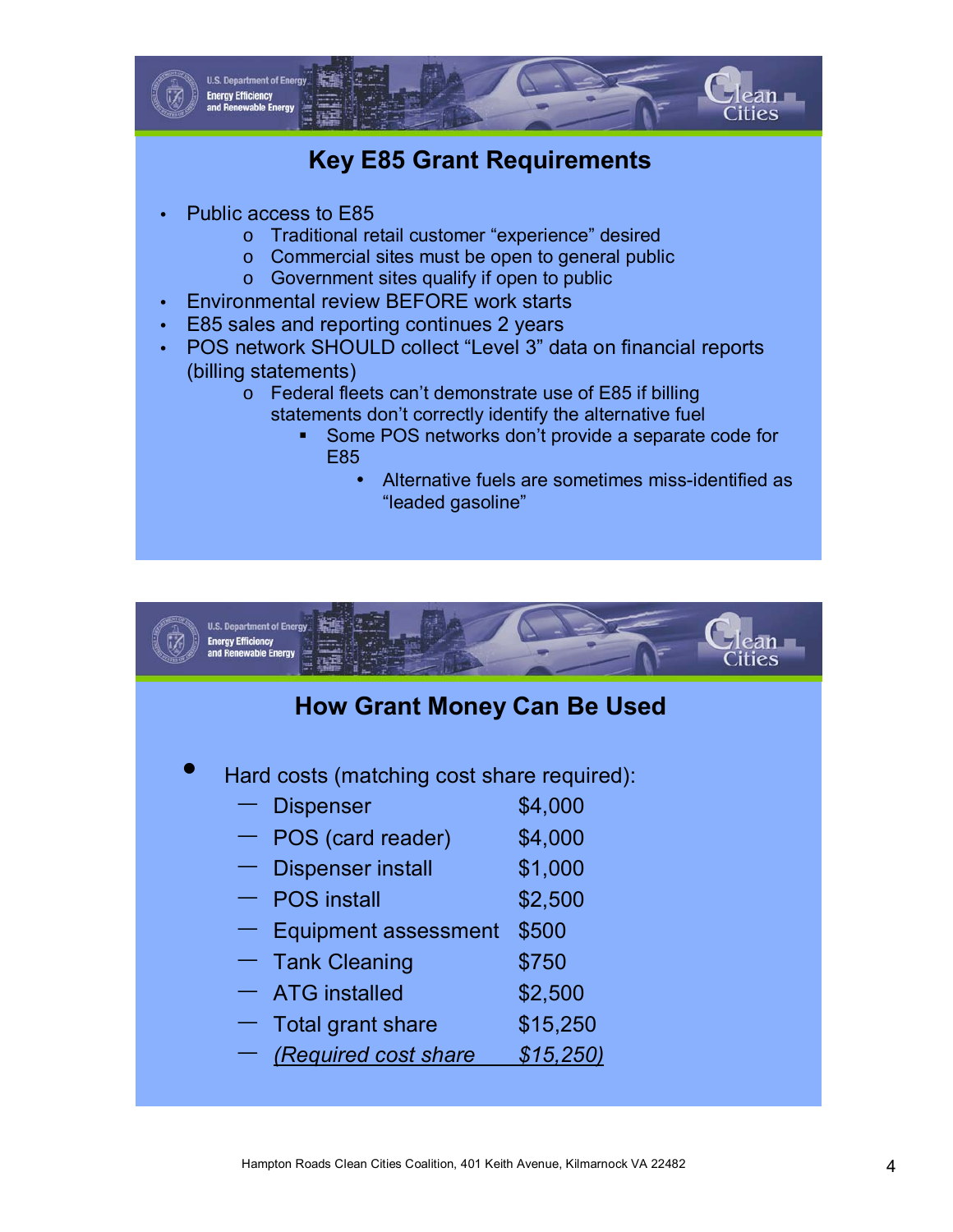

# Energy Efficier

## **What is Needed**

- Retailers and distributors
	- o Willing to offer E85
	- o Refueling locations along I-95 and I-64
	- o Refueling locations near government fleets
- Fleet owners and operators
	- o Willing to use private owned E85 refueling
	- o Or, willing to allow public access to government owner E85 refueling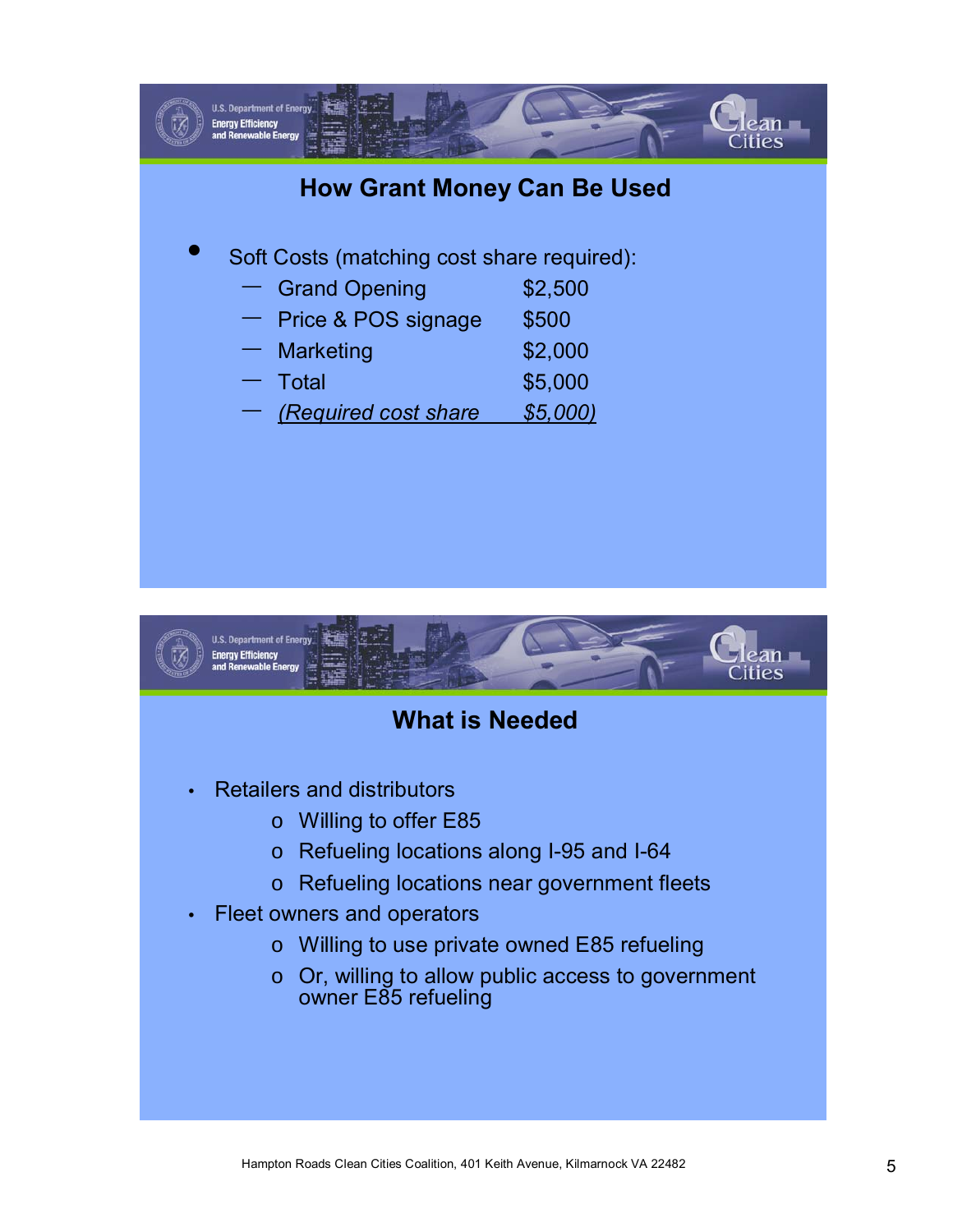

## **Tools for Fleet Managers**

- Turn-key alternative fuel providers offer:
	- o Fleet analysis to find best refueling solution
	- o Fuel supply, equipment management
	- o Fleet fuel management software
		- **Powerful reporting capabilities**
		- **EXECUTE:** Emissions benefits documentation
- Flexible, automated pay-at-pump systems
	- o Allow public access to government refueling
	- o Automate excise tax collection and reporting



CFUSA Solution Example 1: Bexar County (San Antonio TX) government fleet fueling with E85 and propane available to the public via pay at the pump with Visa and MaterCard. Texas-based CleanFUEL USA owns the equipment.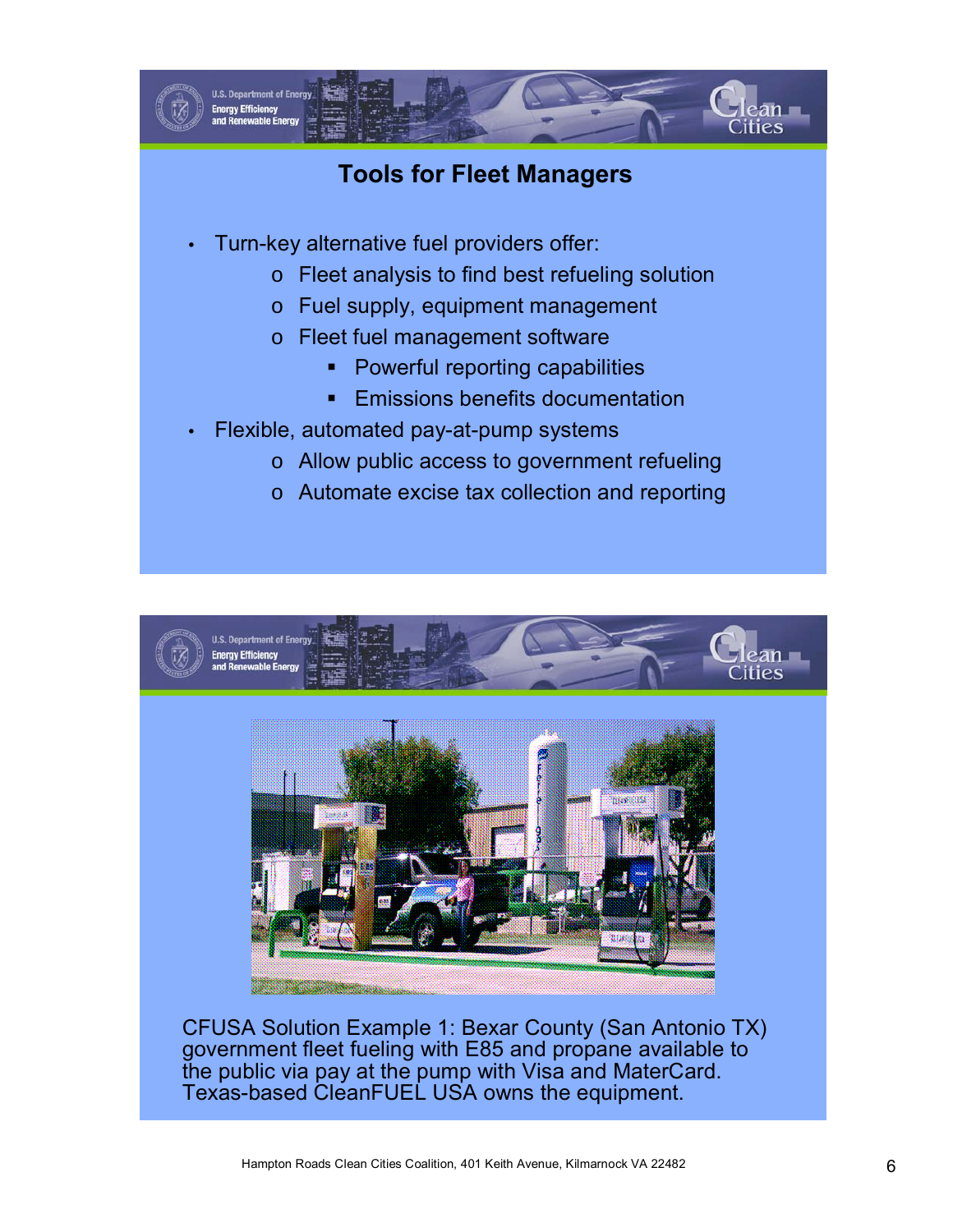



CFUSA Solution Example 2: Transportation Office, NASA SGS Warehouse, Kennedy Space Center, sells E85 to the public. The pump accepts fleet cards and credit cards. CFUSA designed and installed equipment.



#### **Contact:**

- Virginia Clean Cities and Hampton Roads Clean Cities **Coalition** 
	- o Al Christopher
	- o (804) 436-3867
	- o al.christopher@hrccc.org
	- o Chelsea Jenkins
	- o (757) 256-8528
	- o cjenkins@hrccc.org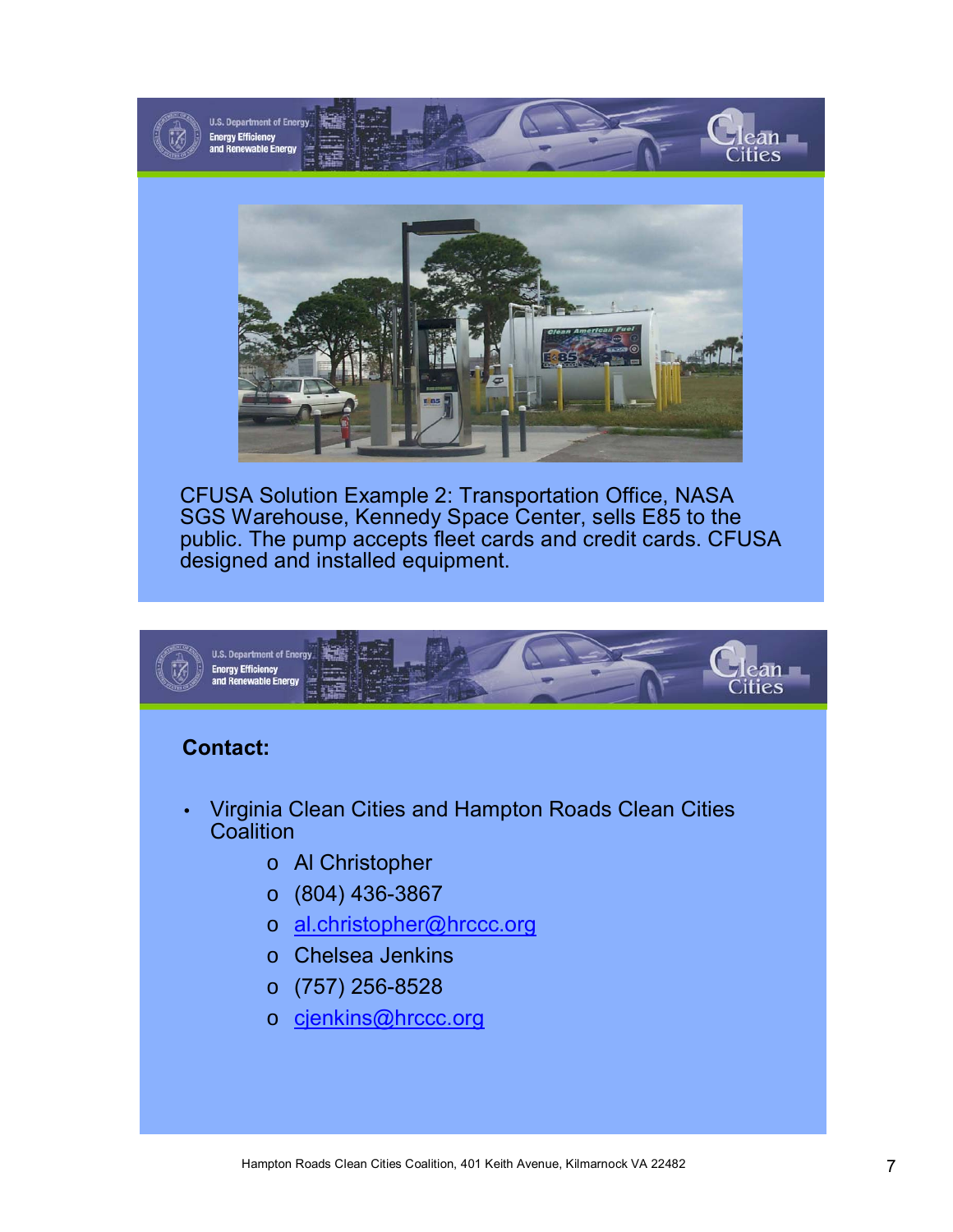#### **CLEAN CITIES COALITIONS ASSEMBLE IN WASHINGTON FOR ìENERGY INDEPENDENCE DAYSî**

On March 5 and 6, coordinators and representatives from 35 Clean Cities coalitions throughout the country met in Washington, D.C., for Energy Independence Days 2007. The two-day program was principally sponsored by Plug-in Partners. Additional sponsors included National Biodiesel Board, NGV America, American Honda, General Motors, Clean Energy, Ethanol Promotion and Information Council, Propane Education and Research Council, and the National Alternative Fuels Training Consortium.

March 5<sup>th</sup> featured informational briefings from the sponsors, Senator Orin Hatch (R-UT), and officials from EPA and Departments of Agriculture, Energy and Transportation. Presentations should be posted online shortly (please email us if you are interested in obtaining a copy).

March 6<sup>th</sup> was chiefly designated for Congressional office visits to educate Members of Congress and their staff. The educational message of the day was that the federal government already has an effective deployment mechanism in place, Clean Cities, focused on reducing our "addiction" to oil in the transportation sector and promoting fuels that reduce GHG emissions. Virginia Clean Cities also informed each staff member of particular projects happening in their districts and how they can become involved. Collectively, Clean Cities coalitions visited 116 Congressional offices. Virginia Clean Cities met with legislators or staff in four different offices: Congressman Rick Boucher (D-9), Congresswoman Thelma Drake (R-2), Congresswoman Jo Ann Davis (R-1), and Congressman Randy Forbes (R-4).

A special thanks to members of the planning committee for pulling this event together. To view the agenda, visit http://www.cleanfuelsohio.org/eid/EID2007\_RevisedAgenda.pdf.

#### **VIRGINIA/FEDERAL LEGISLATIVE UPDATE**

#### House Joint Resolution No. 148: Report on Use of Biodiesel Fuels

Find the report here: http://leg2.state.va.us/dls/h&sdocs.nsf/By+Year/HD182007/\$file/HD18.pdf

The report was requested by House Joint Resolution No. 148, which was agreed to by the House and Senate during March of the 2006 General Assembly Session. HJR 148 requests that state agencies implement the use of biodiesel fuels, where feasible, in fleet vehicles and equipment and that the Secretary of Administration report on the progress of meeting the requests of HJR 148.

The bad news is that disappointingly little biodiesel is used by state agencies that responded to the survey. Only two – James Madison University and the Virginia Department of Transportation – reported using biodiesel. JMU cites a positive experience. VDOT, according to the report, does not think – based on a pilot biodiesel program in Hampton Roads – that it is practical to expand the use of biodiesel, even in low blends, for a variety of reasons.

On the positive side, all of more than 100 agency respondents requested education on the potential benefits of biodiesel. The Virginia Department of Mines, Minerals and Energy and the Office of Fleet Management Services have offered to conduct educational workshops to provide this education.

We at Clean Cities believe the risks and costs cited by VDOT in the report are small and that they can be alleviated with simple, inexpensive solutions that have proved successful in Virginia and elsewhere. We think that our society is exposed to a far greater risk and cost if we continue down the current path of almost total dependence on imported fossil fuels.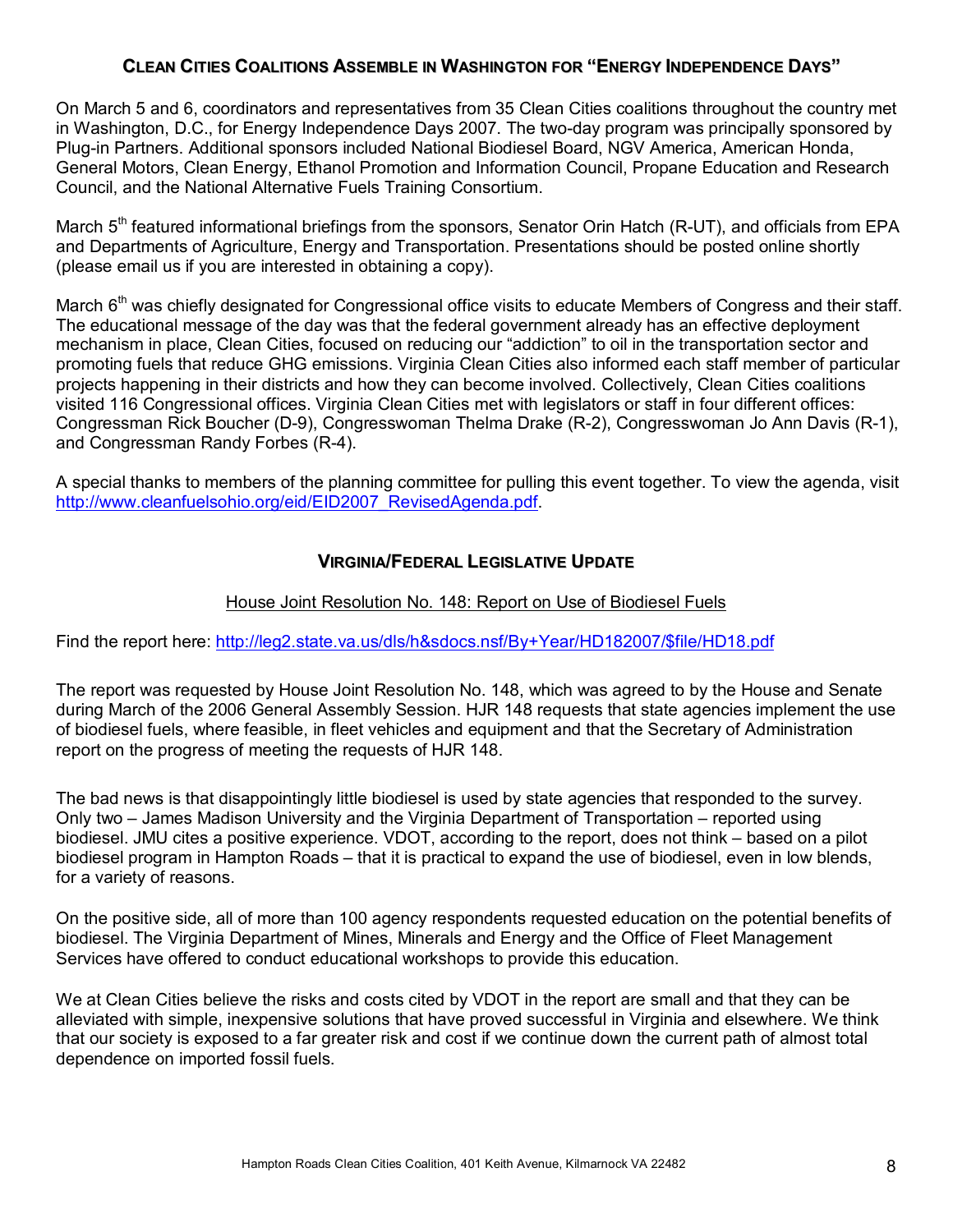The order is entitled "Strengthening Federal Environmental, Energy and Transportation Management". The items focusing on vehicle operations include:

- Each agency must improve overall energy efficiency and reduce GHG by (1) 3% annually through the end of FY2015, or (2) 30% by the end of FY2015. ( The reductions are relative to a 2003 baseline.)
- Fleets with 20 or more vehicles, must (1) decrease their petroleum usage by 2% annually through FY2015, (2) increase non-petroleum based fuel consumption by 10% annually, (3) use plug-in hybrid vehicles when they become commercially available at a reasonable (lifecycle) cost.
- ! Contractors using government vehicles must adhere to the same requirements as federal employees.

Link: http://www.ofee.gov/eo/EO\_13423.pdf

#### Biofuels Incentive Grant Program Production Eligibility Revised

HB3039 significantly reduced the biofuels production incentive grant threshold of eligibility from 10 million gallons to two million gallons of neat biofuels sold in a year. A new biofuels producer must sell at least two million gallons of biofuels and an existing producer must increase sales by two million gallons over the previous year to be eligible to receive an incentive grant in an amount equal to \$0.10 for each qualifying gallon of neat biofuels sold. To view the amendment, visit: http://leg1.state.va.us/cgibin/legp504.exe?071+ful+HB3089ER

#### HB 2132: HOV Lanes; extends sunset provision for vehicles bearing clean special fuel vehicle license plates

The HOV lane exemption for alternative fuel vehicles displaying the Virginia 'Clean Special Fuels' license plate regardless of the number of occupants may be extended. HB 2132, which passed the House and Senate in early March, proposed to extend the sunset to 2008.

Important detail: Effective July 1, 2006, vehicles registered with the newly designed blue plate will only be exempt from the occupancy requirements in the I-66, Dulles Toll Road and Hampton Roads area. Vehicles in the I-95/395 corridors cannot use the HOV lanes unless they are operated with the required number of occupants. However, qualifying vehicles issued the clean special fuel plate prior to July 1, 2006 are still exempt from occupancy requirements in all HOV facilities in Virginia until July 2007 (or July 2008, depending on the outcome of HB 2132).

#### **COLD WEATHER HANDLING WORKSHOPS HELD AT THE VIRGINIA BIODIESEL REFINERY**

Virginia Clean Cities participated in workshops at the Virginia Biodiesel Refinery focusing on biodiesel cold weather handling and blending practices. About 50 persons attended the workshops. Dennis Sulick, Plant Manager, emphasized the importance of "knowing" and "managing." Knowing the characteristics of biodiesel is critical in order to develop an effective biodiesel handling and management plan, he said. Sulick pointed out that International Falls, MN was experiencing 13° below zero on the day of one workshop and that biodiesel blends were in use throughout the state in much colder conditions than we face in Virginia. Sulick also discussed cloud point, cold filter plug point, and various guidelines for B100 storage. Simple but effective demonstrations illustrated how biodiesel should be blended with petroleum diesel and how poor blending can occur, especially at low temperatures, and cause engine performance problems.

Virginia Clean Cities provided an overview of biodiesel blending options, namely splash, in-tank, and in-line, and the pros and cons of each. Bulk storage of B100 and biodiesel blends was covered. The presentations will become a part of a larger resource document on biodiesel quality and fuel storage and handling practices that will be posted on our website and announced to stakeholders later this month.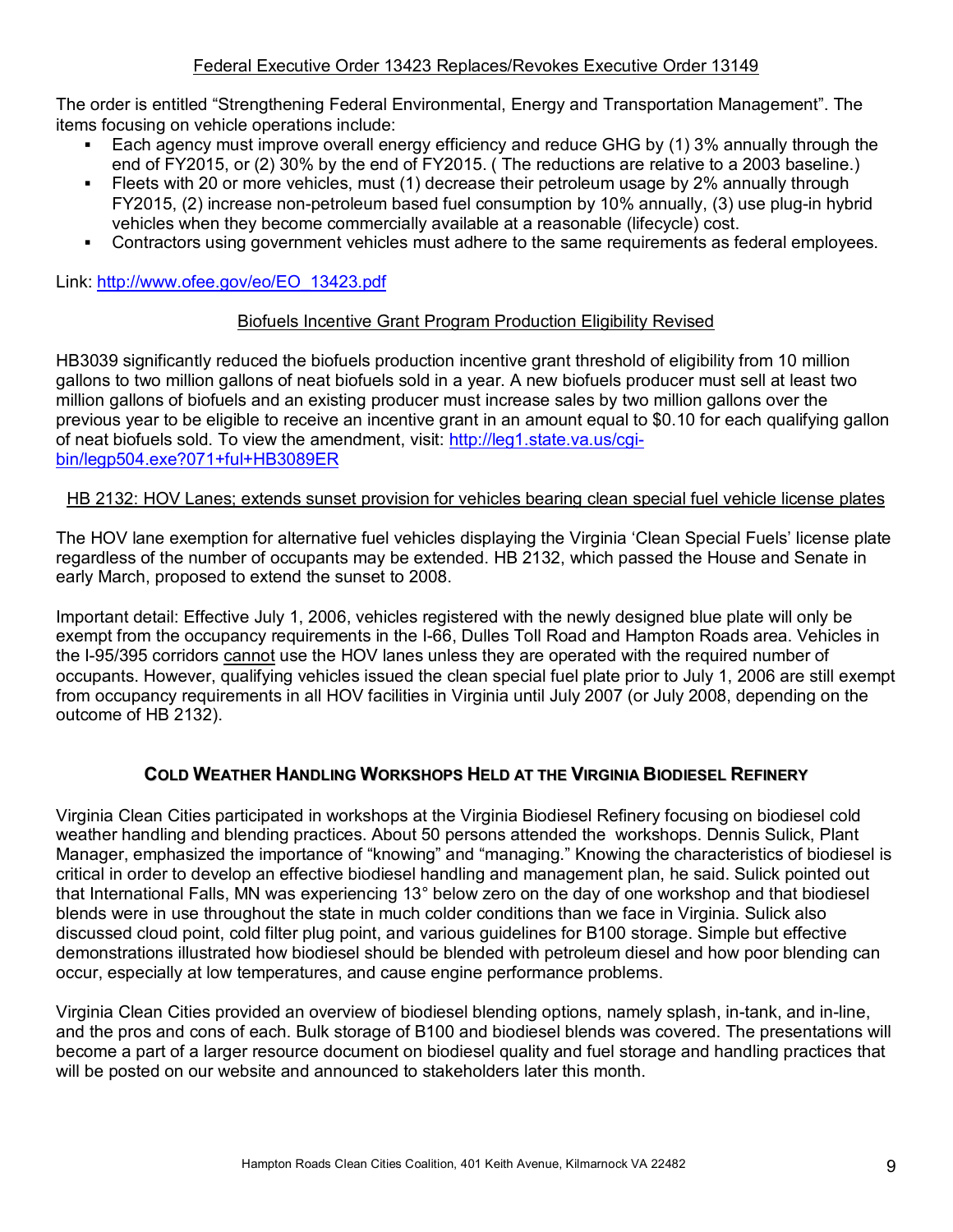#### **MARYLAND CLEAN CITIES MEDIUM- AND HEAVY-DUTY VEHICLE UPDATE AVAILABLE**

Maryland Clean Cities put together a great medium- and heavy-duty vehicle update. View it using the link: http://www.energy.state.md.us/programs/transportation/cleancities/newsletter/2007-03/Medium\_and\_Heavy-Duty Vehicle Update.pdf

#### **V-REMS PARTNERSHIP WEBSITE LAUNCHED**

The Virginia Regional Environmental Management System (V-REMS) partnership has recently developed a publicly accessible website at www.vrems.org

The V-REMS partnership consists of over 50 federal, state, and local public and private organizations that collaborate to address regional community and environmental issues throughout greater Richmond, VA. This innovative partnership strengthens community relationships and promotes environmental sustainability.

The V-REMS partnership provides specific benefits to each of its partnering organizations by helping them to improve local and regional environmental quality; build communication and trust between partners and the community; and cost-effectively manage their environmental impacts to improve environmental management.

V-REMS is a valuable partner in the VA-MD-DC E85 grant project that Clean Cities manages for the Department of Mines, Minerals and Energy.

The V-REMS website serves as a tool to:

- highlight the many benefits of the V-REMS partnership.
- welcome interested parties to learn more about and join V-REMS.
- share V-REMS related accomplishments and publicly available documents.
- provide an overview of the V-REMS workgroups and invite participation.

A password-protected private side of the V-REMS website enables effective communication and networking by and among partners through use of the "Forum" – an electronic discussion board. It also features secure document sharing by partners including posting events/workgroup meetings/etc. to an internal partner calendar.

#### **WASTE SOLUTIONS FORUM INNOVATIVE ENVIRONMENTAL TECHNOLOGIES SYMPOSIUM**

Virginia Clean Citiesí was a sponsor and set up a tabletop display at the Innovative Environmental Technologies Symposium hosted by the Shenandoah Valley Waste Solutions Forum on February 22, 2007. The symposium focused on cost effective nutrient solutions for economic viability, optimum agronomic use, and the future of agriculture.

To view the agenda, visit http://www.cpe.vt.edu/iets/agenda.html.

#### **NORTH AMERICAN ASSOCIATION FOR ENVIRONMENTAL EDUCATION CONFERENCE**

The North American Association for Environmental Educationís annual conference will take place November 14-17, 2007 in Virginia Beach, VA. Approximately 1,000 of North Americaís top environmental educators will attend, coming from universities, nonprofits, parks, museums, nature centers, K-12 classrooms, and a variety of other areas. Not only are these folks looking to purchase "green" products, they are looking for a variety of resources and related items to use in their educational efforts in both formal and non-formal EE settings.